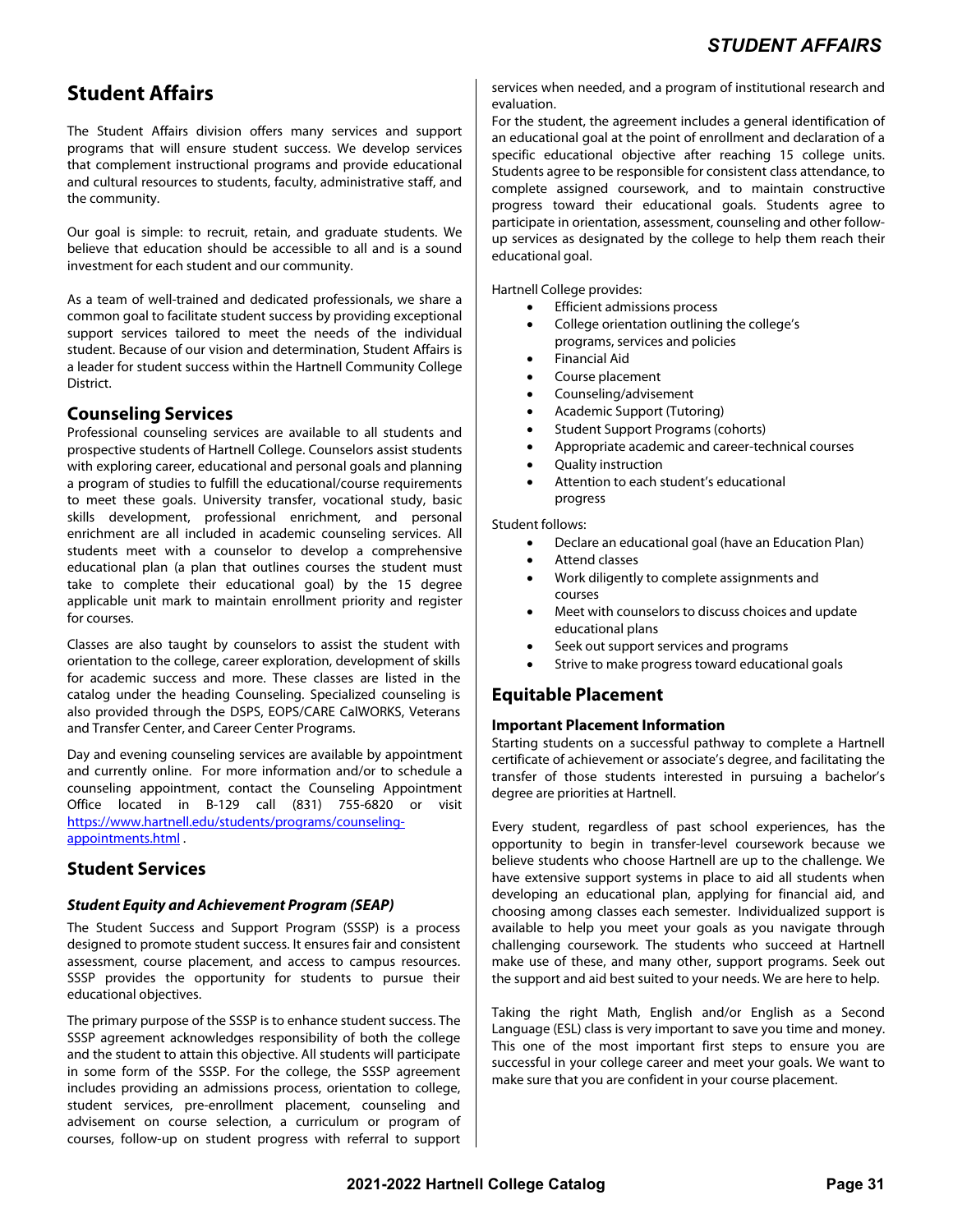.

In addition to using High School data for placement, students may use the following measures for course placement:

- Previous College coursework in English and/or Math
- GED/HiSET Scores
- Advanced Placement (AP) Exam scores
- SAT/ACT scores, and SBAC/CAASSP exam scores
- Foreign transcripts may be considered if they have been evaluated by an approved agency

For additional guidance, please call the Hartnell College Placement at **(831) 759-6054** .

### **Frequently Asked Questions**

#### **Do I need to take an assessment test?**

No. Hartnell College no longer uses assessment testing for placement for English and Math, or English as Second Language (ESL) courses. **Hartnell College has adjusted its placement rules for incoming students to make them immediately eligible to enroll in transfer-level math and English courses, in line with the requirements of Assembly Bill 705 (AB 705), which took effect on Jan. 1, 2018.** In addition to high school coursework and grade point average, the college will use multiple measures to place students into transfer-level English and Math coursework.

#### **How do I determine which English, English as a Second Language (ESL) and/or Math class I need to take?**

#### **New Students**

Students who are new to Hartnell, have three options to obtain their Math, & English or ESL Placement:

- 1. If you have High School information (grade point average, math course history), use the Online Placement Tool) to find your placement based on your major and educational goal. You will need your PAWS log-in to save your placement.
- 2. Schedule an appointment by **calling the Placement Office at (831) 759-6054.** During this time, we will walk you through the self-guided placement process and help you determine the best English, Math or ESL courses based on your educational goals, and educational history.
- 3. Make an Appointment with a Counselor by calling **(831) 755-6820**. Counselors can also be accessed by utilizing our Express (drop-in) service online https://www.hartnell.edu/students/programs/counseling /virtual-front-desk.htm . Please call ahead to verify availability.

#### **Continuing & Returning Students**

Students who are currently enrolled at Hartnell College have the right to access the new placement rules, even if they have already begun an English, ESL, or Math sequence. Continuing students may use the Online Placement Tool

(https://www.hartnell.edu/students/admissions/registration/place ment.html), if they have High School course history and grade point average information available.

If high school information is not available, please contact **the Placement Office at (831) 759-6054 for assistance.** 

#### **Concurrent Enrollment Students**

Students who are currently enrolled as high school students and planning to enroll at Hartnell College outside of their regular school day are considered Concurrent Enrollment students. Concurrent Enrollment students will need to meet with a counselor to determine their course placement. Counselors are available at Express Counseling (no appointment needed); General Counseling by appointment may at (831) 755-6820; or online at https://www.hartnell.edu/students/programs/counseling/virtual-

front-desk.html. **High school transcripts (unofficial) are required. Please plan accordingly.**

#### **Dual Enrollment Students**

Students who are currently enrolled as high school students and planning to enroll in Hartnell College coursework being delivered at the High School as a part of their regular school day, are considered Dual Enrollment Students. Dual Enrollment Students will need to meet with a counselor to determine their course placement. This process is facilitated by the Dual Enrollment Coordinator at your school site or District.

#### **I am interested in English as a Second Language Courses.**

As of Summer & Fall 2020, placement exams for English as a Second Language (ESL) courses will no longer be used. You can access the ESL Online Placement Tool (https://www.hartnell.edu/students/admissions/registration/place ment.html) to determine your placement. If you have questions please call **(831) 759-6054** or stop by B-106A in the Student Services Building (Building B).

#### **Who should enroll in English as a Second Language Courses?**

English as a Second Language courses at Hartnell are designed for students who have immigrated to the US and want more support with reading and writing in college. Students can also choose courses that help them with vocabulary, pronunciation, and listening/speaking. These courses range from intermediate to advanced levels and are taught by trained ESL college instructors. Often students take an ESL course at the same time that they are taking other college courses. An ESL course can support students and help them be successful in their other college courses. The ESL department also has a laboratory where students can come to practice a wide variety of skills and get one-onone help from tutors.

#### **What services are available for students with disabilities?**

Students with disabilities are encouraged to meet with a DSPS counselor, by appointment, and online to develop an education plan and to enroll in classes at Hartnell College. New students with disabilities who plan to enroll at Hartnell, are encouraged to participate in the Pre-Panther Pledge program, to start working with DSPS before Pledge program, to start working with DSPS before graduating from high school. Working with DSPS while still in highs school, provides students the opportunity to complete registration with the department, and to develop an individualized ed plan, to support a successful transition to college starting with the first semester. Students with disabilities can seek out DSPS accommodations and services at any point. A DSPS counselor enriches the educational experience of students with disabilities by addressing the individual needs of each student's strengths, weaknesses, as well as disability accommodations and services into the educational planning process.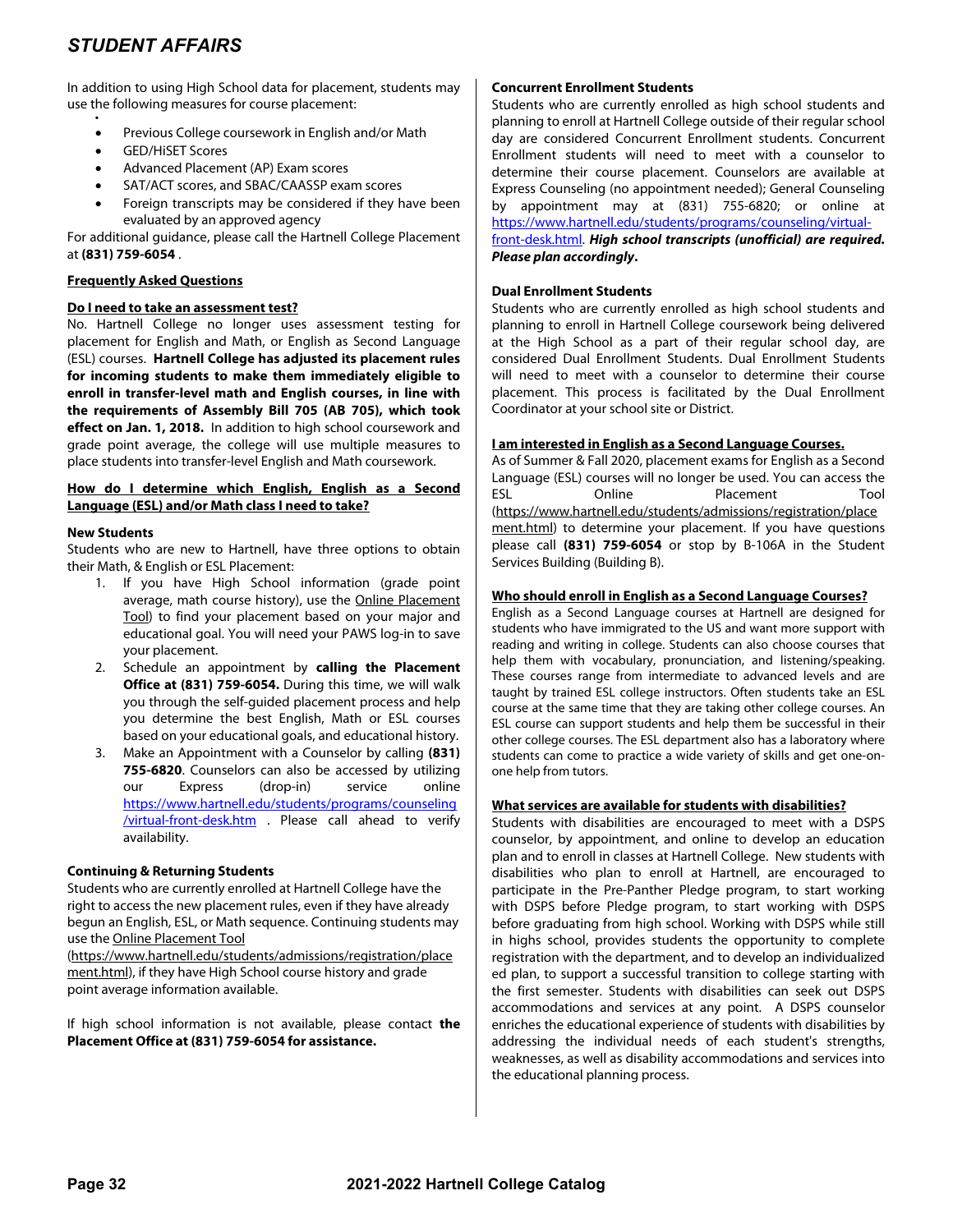Students with disabilities will engage in the interactive process with a DSPS counselor to be eligible for accommodations and services, including classroom, testing (exam and quiz) and program accommodations. DSPSP accommodations are determined ton a case-bycase basis. Eligibility for accommodations and services occurs by students obtaining a current accommodation letter each semester.

Students with disabilities can seek out DSPS services by contacting DSPS using one of four methods.

- 1. Appointment Self Scheduler, form the DSPS homepage at https://www.hartrnell.edu/studetns/programs/dsps/regis tration.html;
- 2. Appointment Request form, using the online Google forms, available from the DSPS homepage at https://www.hartnell.edu/students/programs/dsps/regist ration.html;
- 3. Emailing DSPS at dsps@hartnell.edu;
- 4. Calling DSPS at (831) 755-6760

#### **What if I don't know how to use a computer?**

No computer skills are required and the Placement Office Staff is available to help you in using a computer to access the Online Placement Tool, if needed.

#### **When I complete the placement process what is the next step?**

The next step is to meet with a counselor to develop an educational plan.

#### **To make a counseling appointment:**

Main Campus (831) 755-6820 Alisal Campus (831) 759-6093 King City Education Center (831) 386-7100 Soledad Education Center (831) 759-6051 **Online appointments are also available!** 

#### **Make an appointment online:**

https://www.hartnell.edu/students/programs/counseling/counseli ng-appointments.html

#### **Do you need additional guidance?**

Please call the Hartnell College Placement at **(831) 759-6054**.

# **Orientation**

All new students are required to complete the Hartnell College online orientation. The orientation is an important tool to ensuring students have critical information on college policies and procedures, financial aid, counseling, academic programs, student support services, tutorial services, associated students, athletics, and much more. The orientation is in English, Spanish, and ADA format for visually and hearing impaired students. The orientation takes approximately one hour for students to complete in its entirety. However, please note: students can complete the orientation based on a schedule that is convenient since the orientation bookmarks student progress.

Students who require an orientation in person can contact the Counseling Office at (831) 755-6820 to schedule an in person orientation. This is an option for students who truly need to have this information delivered in person.

If you need to develop a comprehensive set of skills geared towards college success, please consider registering in a COU-1 Student Success Seminar course. These courses prepare students for college success by teaching them critical study skills, time management, developing an educational goal and student educational plan (SEP), steps for preparing for transfer, career planning, and much more.

# **Academic Planning**

All first-time Hartnell College students must meet with a Hartnell College counselor, unless determined to be exempt (see Exemptions from Counseling Services). The primary goal of this meeting is to assist students with appropriate course selection. Although many students will see a counselor during their orientation, further questions and a more in-depth advising can take place during an individual advisement session.

Counselors are knowledgeable about educational choices. The aspirations and interests of the student are primary considerations before a career choice is pursued. Counselors' thoughtful suggestions make educational planning easier. Hartnell counselors are available to assist students in the areas of career, academic, and personal counseling.

All students are required to meet with a counselor and develop a comprehensive educational plan unless they meet the following:

- Have an Associate or higher degree from a regionally accredited college/university and are clear on courses necessary to complete their designated educational goal;
- Are taking courses for personal interest (not pursuing a degree or certificate)
- Enrolled at Hartnell College solely to take a course that is legally mandated for employment or necessary in response to a significant change in industry or licensure standards.
- Are a K-12 grade concurrently enrolled student

## **Follow-Up**

Once a community member becomes a Hartnell College student and is enrolled in classes, Hartnell College's partnership continues.

Because academic success is a partnership, students must commit to seeing a counselor every semester to update or change their academic plan. An academic counselor is the expert in assisting students in developing and reviewing their educational plan. Students still undecided on an academic goal or major are referred to appropriate career and life planning courses.

**Hartnell College is continually researching and evaluating its Student Success and Equity Plan to assure that students are receiving the best services to assist them in achieving their educational goals.** 

# **Transfer Planning**

This section is designed to help students to plan an educational program at Hartnell College that will prepare them to transfer to the University of California, California State University, or a private college or university to earn a bachelor's degree. Students are encouraged to meet regularly with a Hartnell counselor, and use the resources of the Transfer and Career Center to plan an academic program that will assure a smooth transition to the transfer institution of their choice. In addition to completing transfer requirements, students may also earn units toward an Associate in Arts or Associate in Science degree at Hartnell. With careful planning, both objectives can be reached by taking essentially the same set of transferable courses.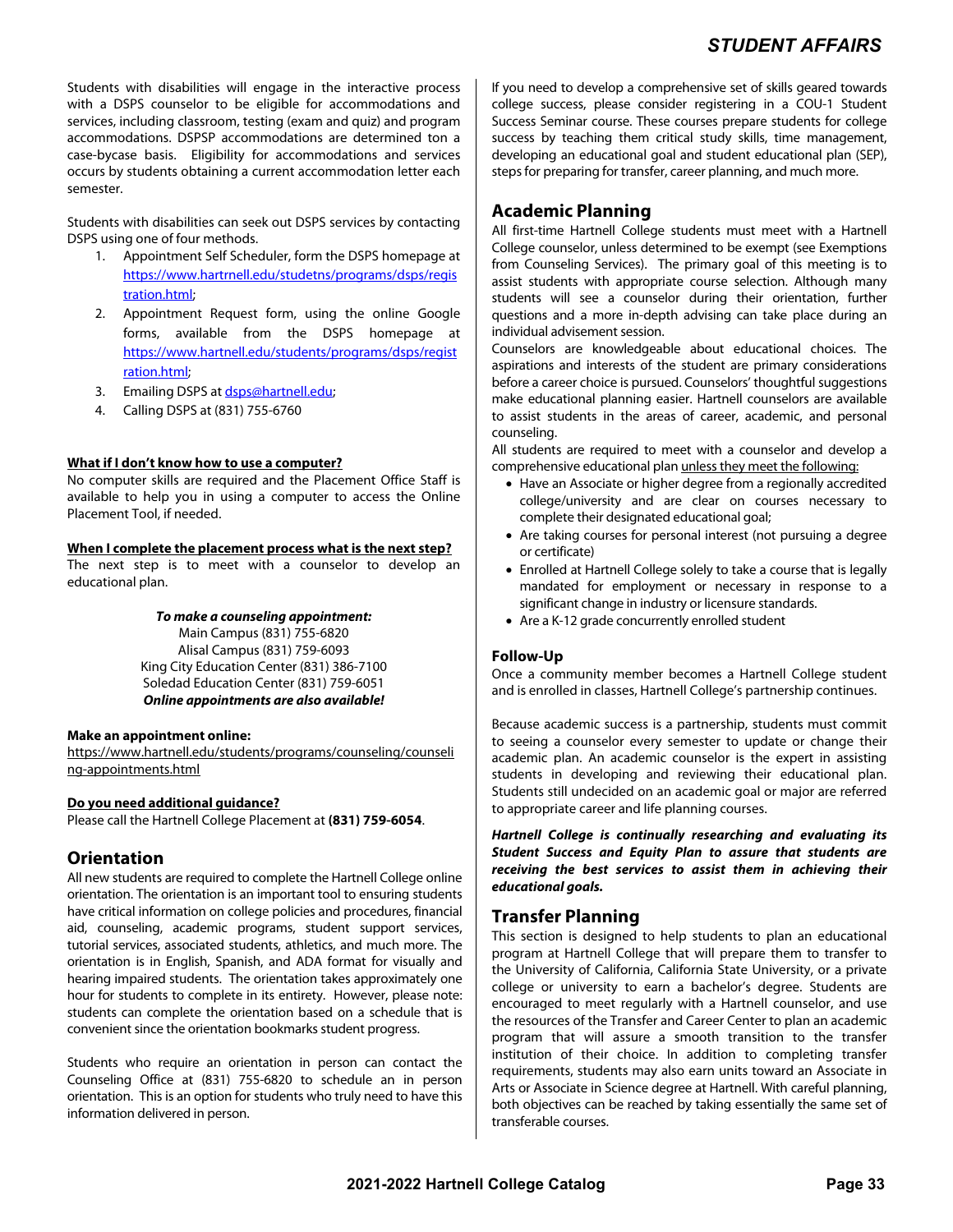### **Transfer and Career Center**

The Transfer and Career Center provides information and offers workshops on choosing a college, transfer admission requirements, completing admission applications, writing the application essay, and financial aid. Transfer and Career Center staff can provide details about special Transfer Admission Agreements that Hartnell has developed with a number of four-year institutions that can guarantee students transfer admission.

Students with a clear transfer objective are more likely to meet transfer requirements in a timely manner. They can make the best use of their time and course work by deciding on a transfer institution and major as soon as possible. Students unable to make these decisions when they enter Hartnell College may follow a general transfer pattern of courses while availing themselves of Transfer and Career Center resources in making transfer plans.

Once they have chosen a major and the institution to which they plan to transfer, students should consult a Hartnell College counselor to discuss Major Preparation. Transfer and Career Center staff and Hartnell counselors can assist students in planning for transfer.

University representatives often visit the campus to meet with students interested in transferring to their institutions. It is wise for the student to consult the catalog of the institution to which they plan to transfer to become familiar with specific transfer and admission requirements. Many college and university catalogs are available for reference in the Transfer and Career Center, and students may write directly to the Admissions Office or visit the institution's website to obtain an Information Bulletin that outlines requirements for admission as a transfer student.

The Transfer and Career Center also offers comprehensive career advising, information, and individualized assessment. Available services include individual and group career planning and assistance with career exploration, college and training information, labor market information, and vocational assessment. Students may choose to pursue career planning by taking a career development class, attending a workshop, or completing a selfguided career planning packet at the Career and Transfer Center. Assessments that measure an individual's interest, aptitudes, personality traits, and work values are available on a drop-in basis.

Staff are available to assist students with a variety of career related services and activities. Students have online access to labor market and educational information resources.

For more information, call the Career Center at (831) 759-6007.

## **Transfer of Credit**

Students expecting to transfer to a four-year college or university can usually complete their freshman and sophomore years at Hartnell. Students must normally complete 60 transferable semester units to be classified as juniors upon entering a four-year college or university.

Students enrolled in a transfer program can complete their general education and most of their lower division requirements before transferring. High school subject deficiencies may be made up at Hartnell in order to meet university admission requirements. In some instances, students may qualify for transfer to the college of their choice by maintaining an acceptable grade point average in a minimum of 60.0 units of appropriate transfer courses.

### **Requirements for Transfer Students**

A student can transfer from Hartnell College to a four-year college or university as a junior without loss of time or credits by completing the following:

- Lower Division Preparation for the Major. These courses, which should be completed before transferring, provide the necessary background and preparation in order for the student to transfer into their major as a junior. Check with a Hartnell Counselors regarding Major Preparation Recommendations for your particular program and institution selection.
- 2. General Education Requirements (Sometimes called "Breadth Requirements"). These are the courses required to obtain a bachelor's degree regardless of major. Courses in writing, critical thinking, sciences, humanities and social sciences are included in general education. High unit majors such as engineering and the sciences will generally follow a different set of requirements, and students should meet with a counselor for clarification and to ensure accuracy.Electives. When courses for the major and general education requirements have been completed, enough elective courses must be taken in order to bring the total of all course work to a minimum of 60.0 transferable units.

The Transfer and Career Center and Counseling Department sponsors Transfer Day/College Night each Fall. Call (831) 759-6007 or visit

https://www.hartnell.edu/studetns/programs/transfer/index.html to schedule an appointment with the transfer counselor.

# **Student Financial Aid**

The purpose of Financial Aid is to assist eligible students in meeting educational costs while attending school. The primary responsibility for meeting college costs rests with the student and his/her family. However, we recognize that many students are not able to pay the full costs of a college education. For this reason, Hartnell College offers programs that provide assistance for students with documented financial need. Financial need is the difference between the costs of attendance and the resources available to the student. It is important for students to have sufficient funds available to begin their first two weeks of college even if they have already been offered a financial aid award.

Students are encouraged to call (831) 755-6806 or access our virtual services on the Financial Aid Office website at: https://www.hartnell.edu/students/fa/index.html

#### **How to Apply for Financial Aid**

- 1. Apply for admission to the College.
- 2. Complete a free application for Federal Student Aid (FAFSA) electronically at: http://www.fafsa.ed.gov or the CA Dream Act at: https://dream.csac.ca.gov
- 3. If required, additional documents must be completed and submitted to the FAO prior to the processing of Financial Aid funds. Contact the Hartnell College FAO regarding the Financial Aid processing procedures and applicable deadlines.
- 4. A new application (FAFSA /CA Dream Act) must be filed every academic year for the upcoming fall, spring and summer terms. Eligible students will be offered a financial aid package containing a combination of grants, and/or work-study.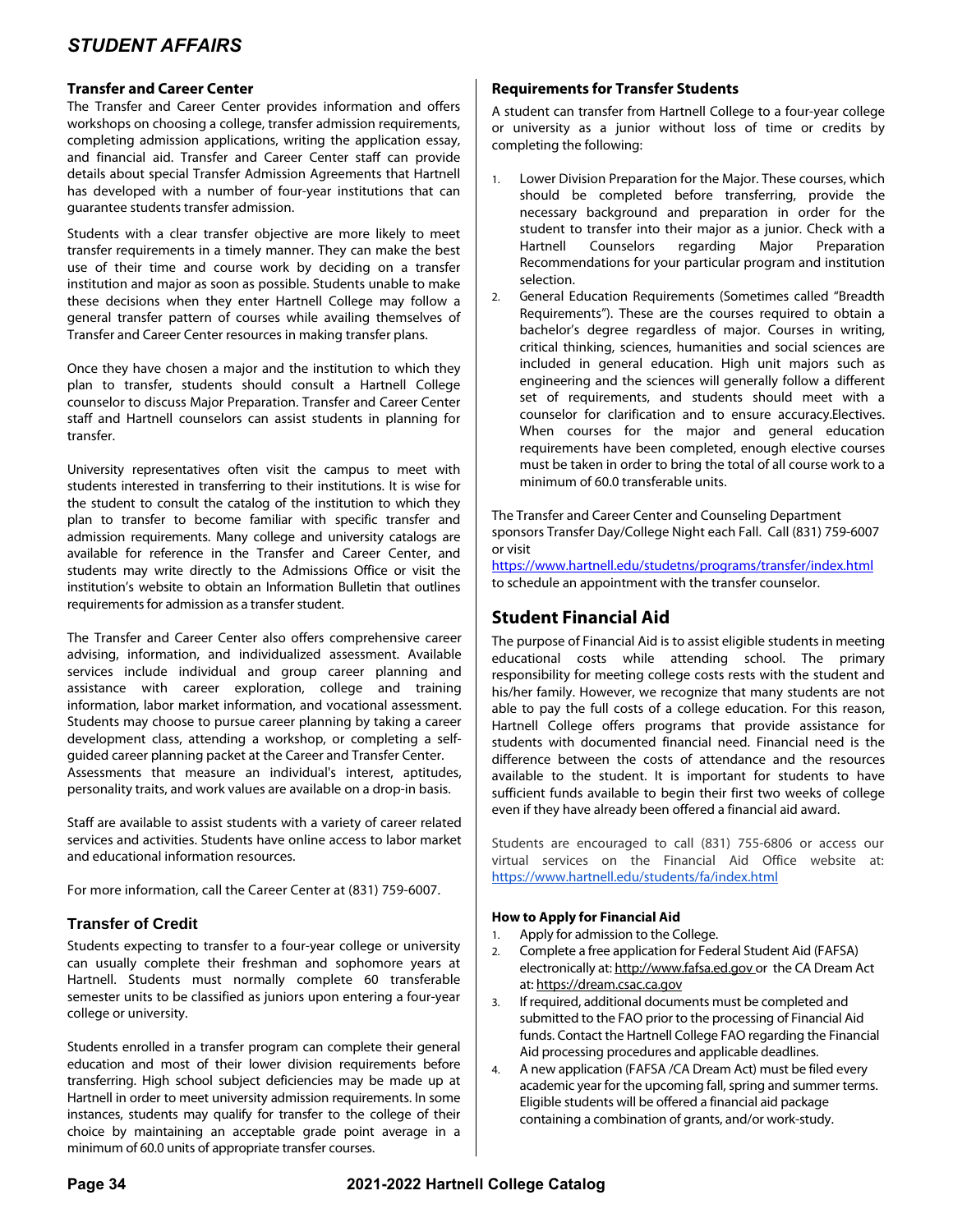#### **Financial Aid Programs**

Financial aid consists of programs that are funded and regulated by federal and state governments. The programs consist of two different types of aid: Gift Aid and Self-help.

#### **Grants (Gift Aid)**

A grant is money a student does not have to repay. Students with bachelor's degrees are not eligible for grants. For federal grants, students must possess a high school diploma or GED or HiSET.

#### **Federal Pell Grant**

This grant provides federal money for students with financial need. The federal government uses the family information from your FAFSA to determine who is eligible and how much each student is eligible to receive. Awards range from \$650 to \$6, 495.

### **Federal Supplemental Education Opportunity Grant (FSEOG)**

This program is designed to assist students with exceptional need by supplementing other financial aid sources. You must be enrolled in at least 6 units and have an Expected Family Contribution of 0 to qualify. Award amounts will range from \$100 to \$200 per year for qualified students.

#### **CA Promise Grant**

The CA Promise Grant is a financial assistance program to offset enrollment fees; the Financial Aid Office determines student eligibility based on state guidelines and authorizes the Cashier's Office to use CA Promise Grant funds to waive the fee charges. The CA Promise Grant is available to California residents only. Under the provisions of AB 131, students who are exempt from paying nonresident tuition under Education Code Section 68130.5 (AB 540) are now eligible to participate in the CA Promise Grant.

## **Loss of CA Promise Grant changes:**

Once you've qualified for the CA Promise Grant, it is important to ensure that you are meeting the academic and progress standards in order to avoid losing the grant.

#### **Academic – Sustain a GPA of 2.0 or higher**

• If your cumulative GPA falls below 2.0 for two (2) consecutive primary terms (fall and spring semesters are primary terms at Hartnell College) you may lose your fee waiver eligibility

#### **Progress – Complete more than 50% of your coursework**

• If the cumulative number of courses you successfully complete falls below 50% in two (2) consecutive primary terms (fall and spring semesters are primary terms at Hartnell College) you may lose your fee waiver eligibility.

#### **Combination of Academic and Progress Standards**

 Any combination of two consecutive terms of cumulative GPA below 2.0 and/or cumulative course completion less than 50% may result in loss of fee waiver eligibility.

You will be notified within 30 days of the end of each term if you are being placed on either Academic (GPA) and/or Progress (Course Completion) probation. Your notification will include the information that a second term of probation will result in loss of fee waiver eligibility. After the second consecutive term of probation, you will lose eligibility for the fee waiver at your next registration opportunity.

You may apply for the CA Promise Grant Loss Appeal if you meet extenuating circumstances which are verified illness, accident or circumstances beyond the control of the student or other circumstances that might include documented changes in the student's economic situation. Please consult with the financial aid office for more information about the appeal process.

#### **Salinas Valley Promise**

You are eligible for the Salinas Valley Promise if you are a graduate of a high school or adult school within the Hartnell Community College District, entering college for the first time.

To get started:

- Enroll as a full time student (12 units or more)
- Submit the FAFSA or CA Dream Act Application
- Select dates for a three-day leadership institute as part of the Promise Program.

Visit the following link for more information:

https://www.hartnell.edu/promise

#### **California Dream Act**

The California Dream Act of 2011 provides state financial aid to CA students who meet the requirements for instate tuition under Assembly Bill 540. Visit the following website for information and application www.caldreamact.org

#### **Cal Grants (A, B, and C)**

The State of California, through the Student Aid Commission, offers and administers several grant programs for undergraduate students. These include Cal Grant, A, B, and C. A student can receive only one type of Cal Grant.

- Cal Grant A: Access award now available for Cal Grant A eligible students.
- Cal Grant B: First year students attending two or four year institutions.
- Cal Grant C: Students enrolled in a vocational twoyear program.

#### **Student Success Completion Grant**

A student can get up to \$4,000 per year to help the student enroll in more classes to stay on track to graduate and obtain their degree faster.

#### **SELF-HELP (Monies earned or borrowed)**

Self-Help is money either earned through institutional work or monies borrowed that must be repaid.

#### **Federal Work-Study (FWS)**

The award is based on need and hours worked under the Federal Work-Study Program. Students cannot exceed 20 hours per week and must maintain Satisfactory Academic Progress each semester (SAP). A FWS award is not guarantee of employment.

#### **Federal Loans**

The Federal Direct Loan Program. The Federal Direct Loan program are loans issued through the U.S. Department of Education. These loans offer low interest rates that help the students pay for college costs.